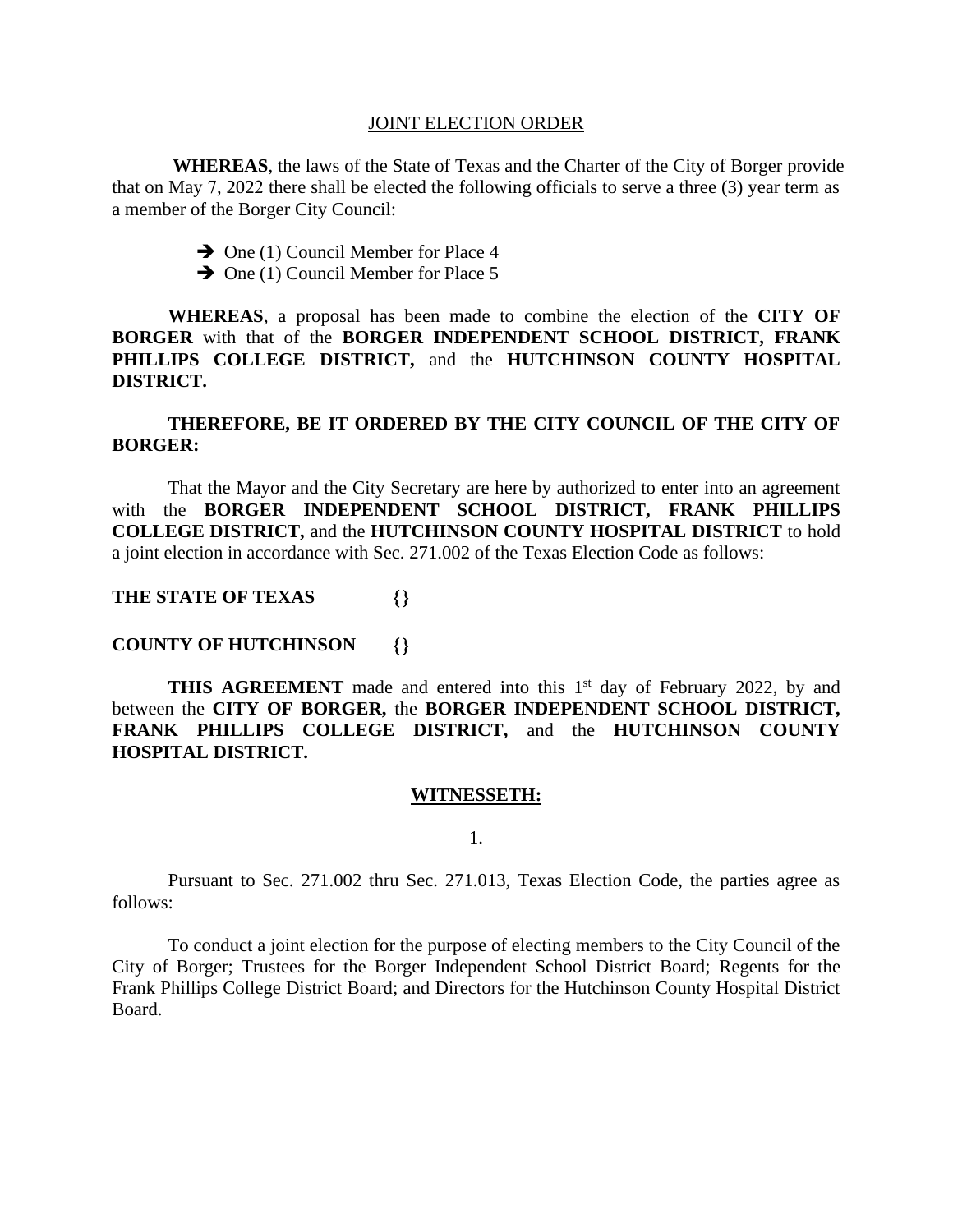Joint Election Order February 1, 2022 Page **2** of **4**

2.

That the City Council of the City of Borger shall appoint the necessary election officials for such election.

3.

That the expenses of such election shall be apportioned as follows:

(a) Each election judge is entitled to compensation at an hourly rate of Fifteen Dollars (\$15.00) per hour, and each clerk is entitled to compensation at an hourly rate of Twelve Dollars (\$12.00) per hour. The election judge or clerk at each polling place who is appointed to make deliveries following the election to one specific location may be compensated at the rate of \$25.00 for delivery of said voting materials. If deliveries are made to two or more locations for political subdivisions, the rate may be multiplied by the number of participating political subdivisions for which delivery is made to different locations.

(b) Expenses for election judges and clerks at the Paul Belton Early Childhood Center, County Voting Precincts 33 and 42, City Polling Place 1, shall be shared equally by the City of Borger, Borger Independent School District, Frank Phillips College District and the Hutchinson County Hospital District.

(c) Expenses for election judges and clerks at the Borger Middle School, County Voting Precinct 11, City Polling Place 2, shall be shared equally by the City of Borger, Borger Independent School District, Frank Phillips College, and the Hutchinson County Hospital District.

(d) Expenses for election judges and clerks at the Fairlanes Baptist Church, County Voting Precincts 14  $\&$  23, City Polling Place 3, shall be shared equally by the City of Borger. Borger Independent School District, Frank Phillips College District, and the Hutchinson County Hospital District.

(e) Expenses for the Early Voting Ballot Board shall be shared equally by the City of Borger, Borger Independent School District, Frank Phillips College District, and Hutchinson County Hospital District.

(f) In order to guarantee access to voting machines the City of Borger purchased five (5) new voting machines in 2021. One for early voting; one for each voting place; and one spare.

(g) Each party to this agreement shall be solely responsible for paying the expense of election supplies and all other costs of their respective elections. Should any entity meet the qualifications under the law to cancel their election due to an unopposed candidate, the entity will share expenses incurred up to and including the last day for write-in candidate to declare candidacy which is 5:00 p.m., February 22, 2022.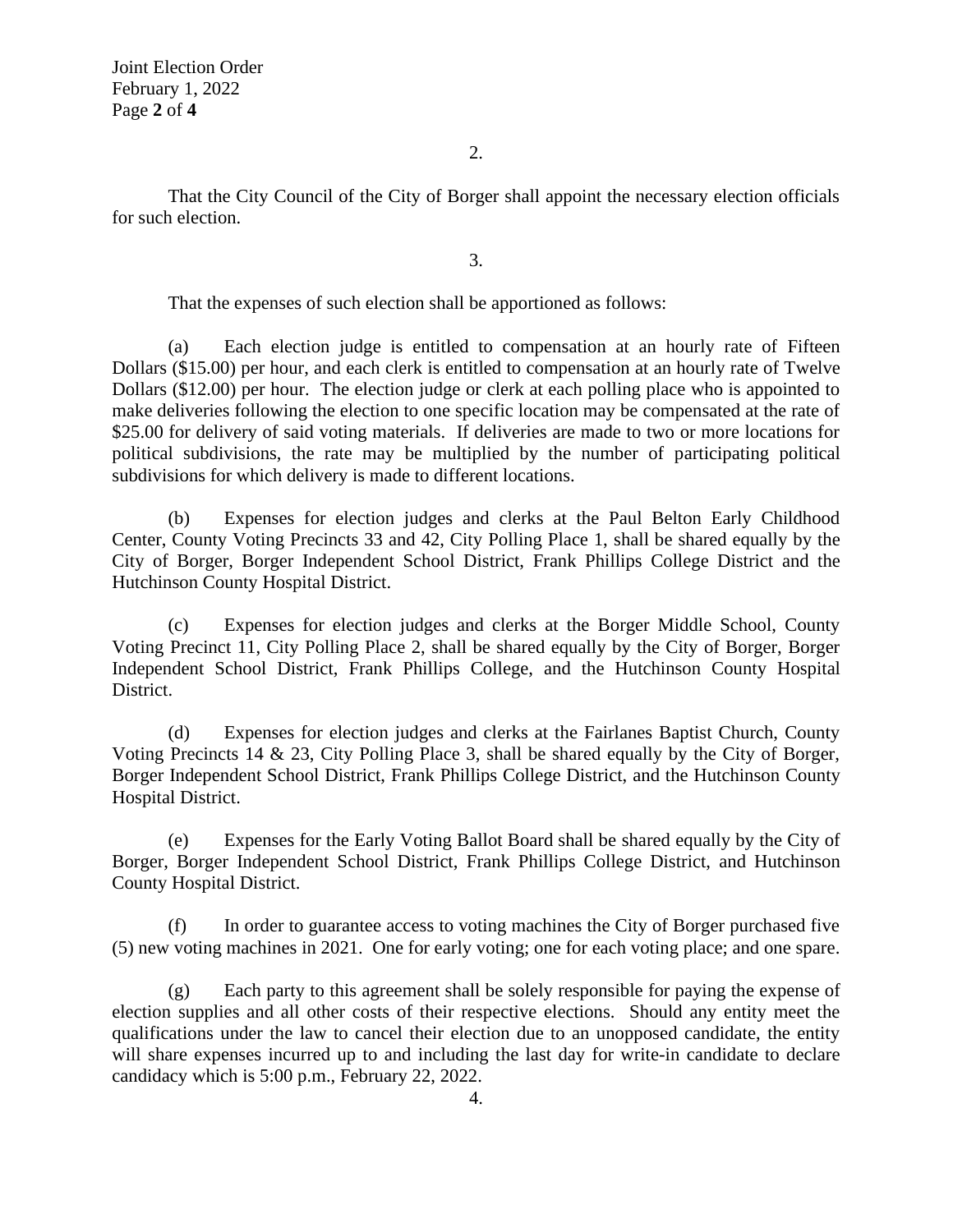Joint Election Order February 1, 2022 Page **3** of **4**

Separate ballot forms shall be used by each party. Paper ballots will be used for voting by mail and provisional voting only.

5.

Separate ballot boxes shall be used by each party.

6.

Joint early voting shall be conducted in the foyer of Borger City Hall, under the direction of Stella E. Sauls, City Secretary/Early Voting Clerk, City Hall, 600 N. Main, Borger, TX for the City of Borger, Borger Independent School District, Frank Phillips College District and Hutchinson County Hospital District.

7.

Each party shall canvass the returns of its election.

8.

The election boxes containing the counted ballots shall be returned to the place of early voting.

9.

The polls shall be open from 7:00 a.m. to 7:00 p.m.

**IN WITNESS WHEREOF**, the parties hereby have hereunto set their hands the day and year first above written.

### **CITY OF BORGER**

\_\_\_\_\_\_\_\_\_\_\_\_\_\_\_\_\_\_\_\_\_\_\_\_\_\_\_\_\_\_\_\_\_\_\_

**Mayor**

**ATTEST:**

**City Secretary**

**\_\_\_\_\_\_\_\_\_\_\_\_\_\_\_\_\_\_\_\_\_\_\_\_\_\_\_\_\_\_**